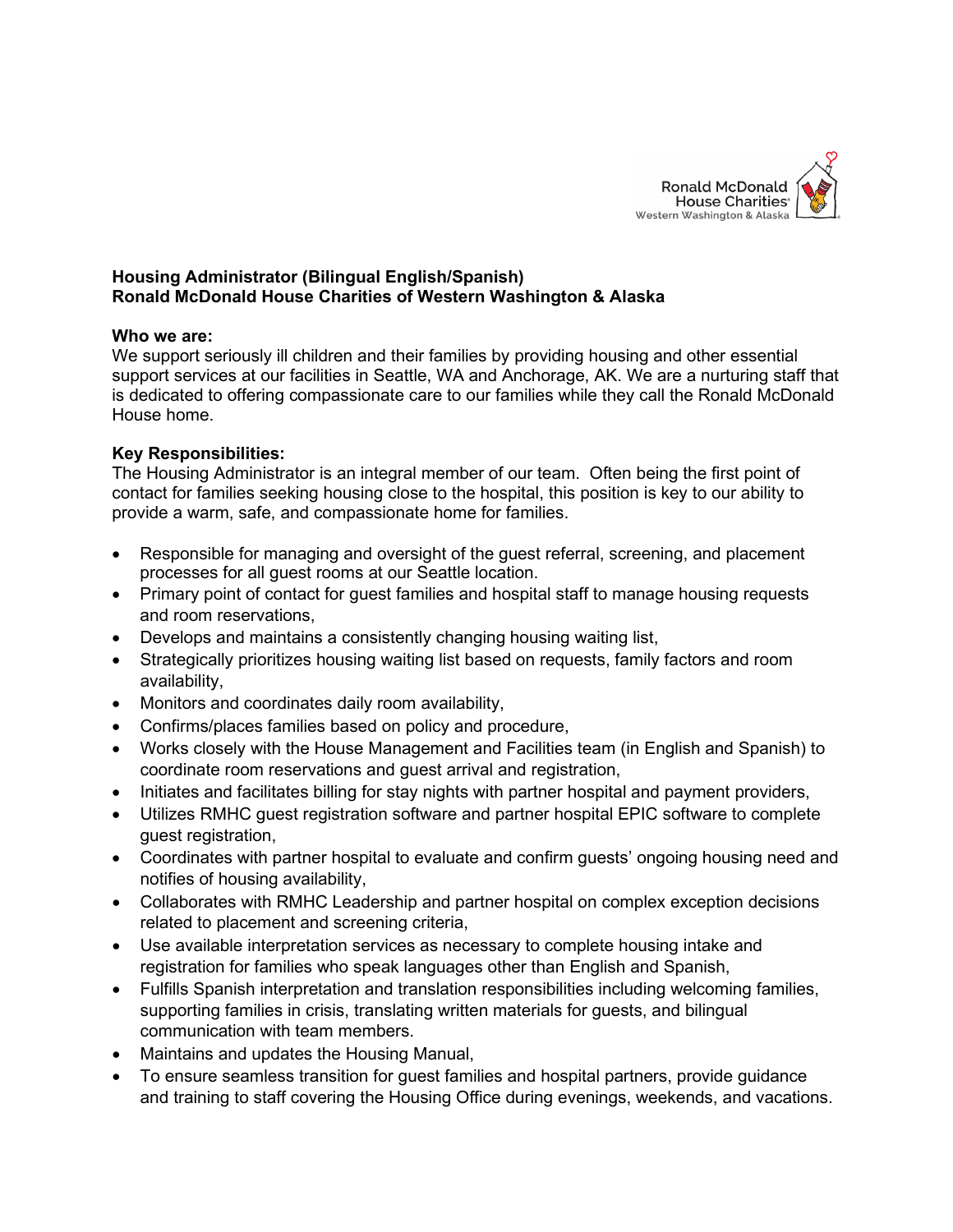- As a member of the House Management team, maintains proficiency and comfort in management procedures while prioritizing compassionate care and customer service. Covers House Management shifts and tasks as needed including assisting guests with requests, welcoming new guests, communicating House policies to guests, visitors, volunteers, and donors, and assisting with general upkeep of facility,
- Participates in House Management meetings.

## **Skills and attributes required:**

- Passion and commitment to our mission
- Conversational and written proficiency in English and Spanish required
- Excellent verbal and interpersonal communication skills
- Computer proficiency, including email, Word, Excel, and database usage
- Ability to use basic office equipment, including multi-line telephone
- Ability to work well under pressure with many interruptions
- Ability to effectively meet multiple and sometimes conflicting deadlines
- Strong attention to detail
- Ability to actively listen with empathy and trauma-informed care approach
- Ability to balance compassion for guests with consistency regarding guidelines
- Ability to collaborate and communicate with a wide variety of people, including staff, guests, volunteers and donors.

### **Education/experience:**

- A Bachelor's degree in a related field or equivalent experience
- Prior experience working with individuals or families in times of stress or crisis
- Knowledge and experience related to crisis intervention, case management, and nonprofit work

### **COVID-19 requirements:**

- RMHC requires all employees to be vaccinated against COVID-19.
- Face masks are required.

### **Hours, Rate, Benefits:**

- This is a full-time position, 40 hours per week at our Seattle headquarters.
- Schedule: Monday Friday, 8:30 am 5 pm. As a member of the House Management team, schedule may change to accommodate team members' sick or vacation time. Hours may include occasional evenings and/or weekend shifts. Some holiday hours are required.
- Salary range for position \$24 32/hour
- This position offers medical, dental, and vision insurance, 401(k) matching, and life insurance plan.
- Paid Time Off: RMHC offers paid time off that includes 9 paid holidays, 12 sick days, 2 personal days and 10 vacation days. The number of vacation days increases with tenure.
- Employer will pay full ORCA transit pass.

### **How to Apply:**

Please submit your resume and cover letter at kaarin@rmhcseattle.org. We will accept and review applications until the position is filled. Priority will be given to applications received by April 15.